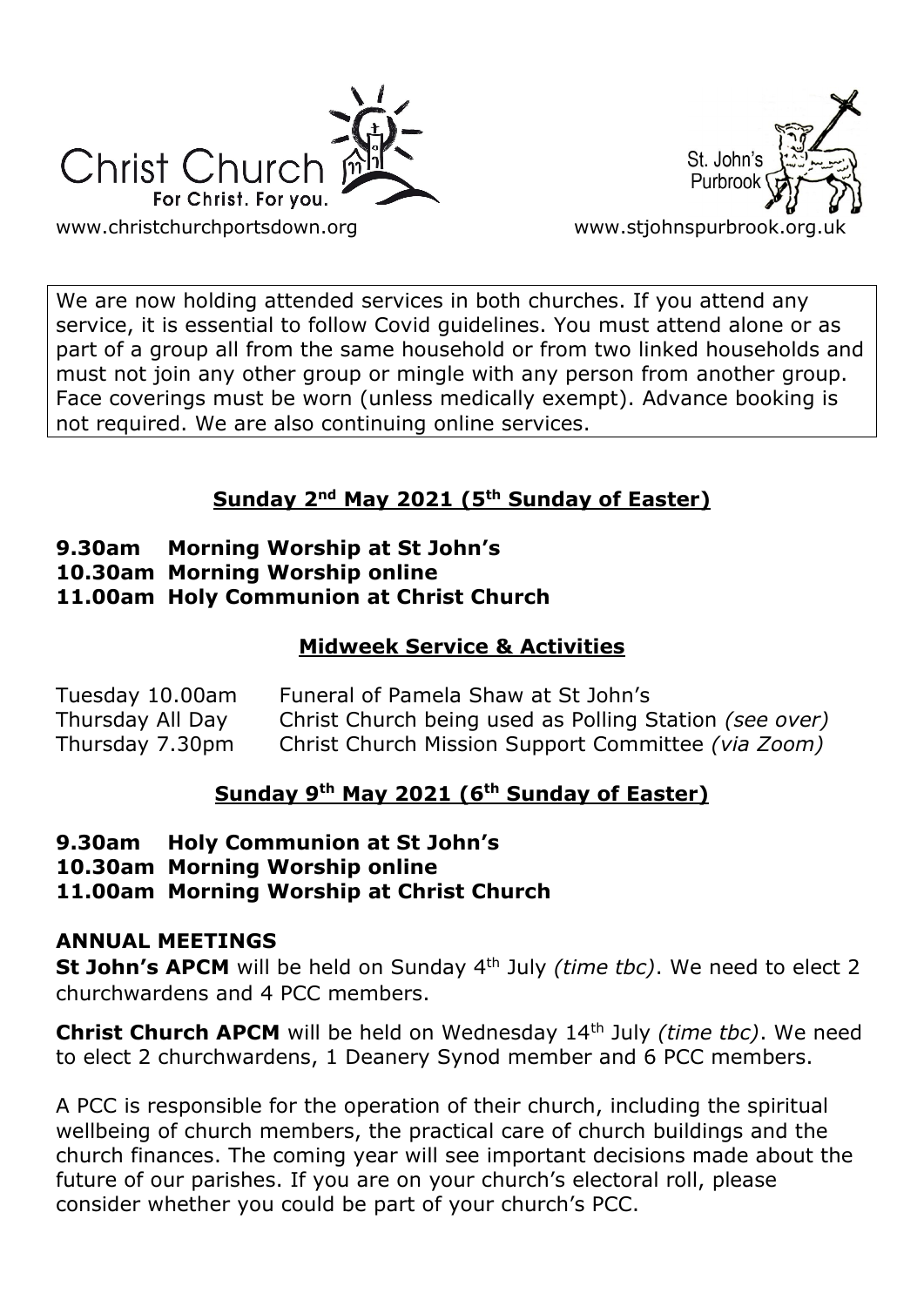# **CHRIST CHURCH POLLING STATION**

On Thursday Christ Church will be used as a polling station for the local elections. Therefore the church building will be out of bounds to church members (unless they are voting). NOTE: This is the church building, NOT the church hall.

# **CHRIST CHURCH HALL – DO NOT ENTER**

The removal of the floor in Christ Church Hall has revealed the presence of asbestos. This was safe all the time that the floor was in place but is now potentially dangerous. Therefore no-one should enter the building under any circumstances. We have arranged for it to be professionally and safely removed. This must take place before we can continue work on the church hall floor.

## **CHRISTIAN AID WEEK**

Christ Church's Mission of the Month for May is Christian Aid. Christian Aid Week runs from  $10<sup>th</sup>$  to  $16<sup>th</sup>$  May. You can support in the following ways:

- Pick up an envelope from the back of Christ Church and place it with your donation in the collection bowl at any service during May
- Quiztian Aid, a fun filled online quiz suitable for all the family, takes place on Saturday 8th May at 7pm.

Sign up beforehand at caweek.org/quiztianaid.

- There will be a cake sale outside Christ Church after The 11.00 Service on Sunday 16<sup>th</sup> May.
- Make an online donation at caweek.org

|                      | <b>CONTACTS</b>                            |
|----------------------|--------------------------------------------|
| <b>Vicar</b>         | <b>Revd Andy Wilson</b> (day off Monday)   |
|                      | vicar@christchurchportsdown.org            |
|                      | purbrookvicar@gmail.com                    |
| <b>Associate</b>     | <b>Revd Laura Cameron</b>                  |
| <b>Minister</b>      | revdlauracameron@gmail.com                 |
| Curate               | <b>Revd Matt Grove</b> (day off Friday)    |
|                      | matt.grove@christchurchportsdown.org       |
| Churchwarden         | <b>Stephen Anderson</b>                    |
| <b>CCP</b>           | stephen.anderson@christchurchportsdown.org |
| <b>Churchwarden</b>  | <b>Karina Golledge</b>                     |
| <b>CCP</b>           | thegolledges@btinternet.com                |
| <b>Administrator</b> | <b>Emma Evans</b>                          |
|                      | parish.office@christchurchportsdown.org    |
| <b>Hall Manager</b>  | Jacqui Wilson                              |
| <b>CCP</b>           | hall.manager@christchurchportsdown.org     |
| Website              | <b>Matt Doe</b>                            |
|                      | webmaster@christchurchportsdown.org        |

### **CONTACTS**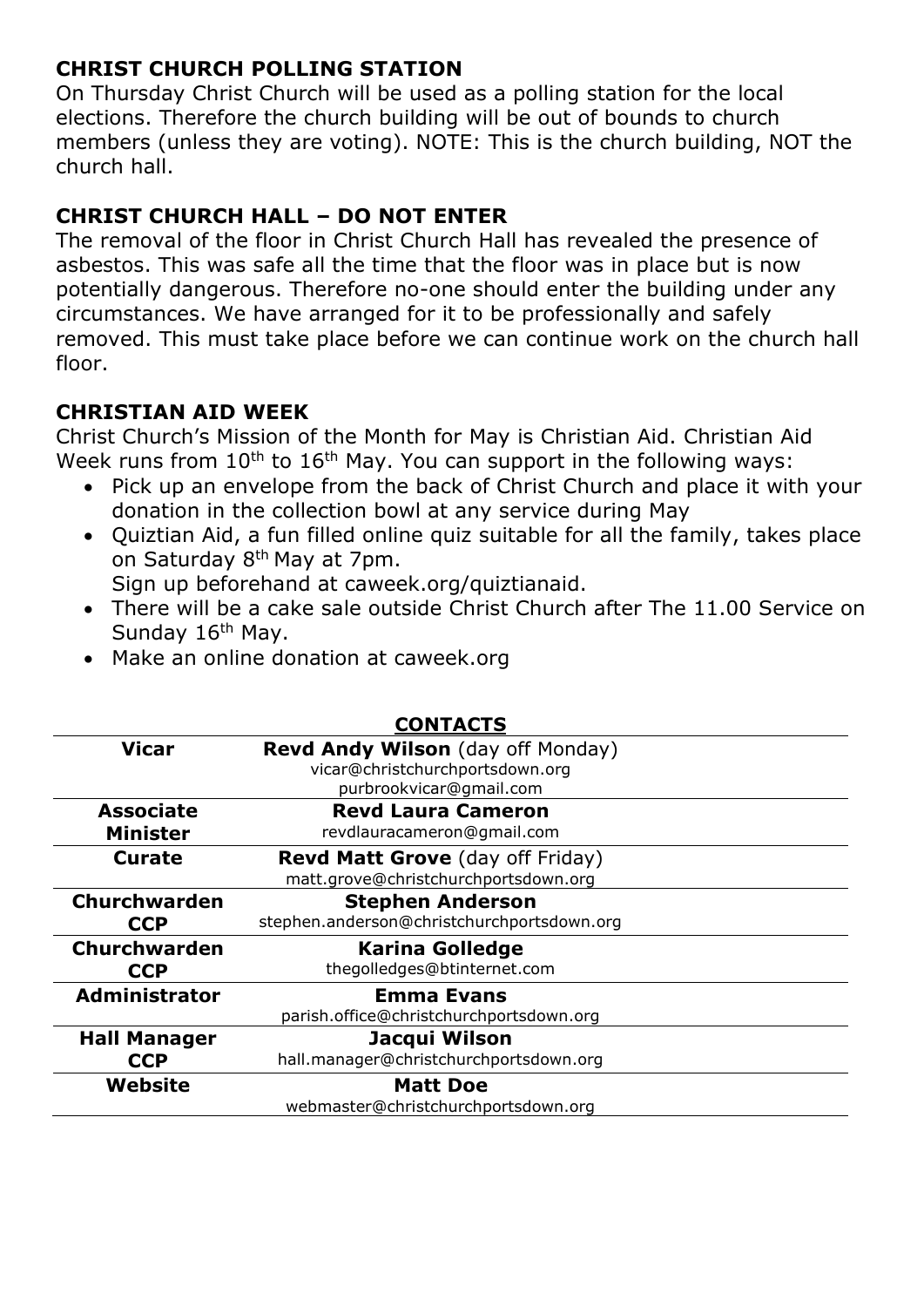## **Sunday 2 May 2021**

5th Sunday of Easter

### **Collect**

Almighty God, who through your only-begotten Son Jesus Christ have overcome death and opened to us the gate of everlasting life: grant that, as by your grace going before us you put into our minds good desires, so by your continual help we may bring them to good effect; through Jesus Christ our risen Lord, who is alive and reigns with you, in the unity of the Holy Spirit, one God, now and for ever. *Amen*

#### **Readings**

#### **Acts 8:26–40**

<sup>26</sup> Then an angel of the Lord said to Philip, 'Get up and go towards the south to the road that goes down from Jerusalem to Gaza.' (This is a wilderness road.)  $27$  So he got up and went. Now there was an Ethiopian eunuch, a court official of the Candace, queen of the Ethiopians, in charge of her entire treasury. He had come to Jerusalem to worship  $28$  and was returning home; seated in his chariot, he was reading the prophet Isaiah. <sup>29</sup> Then the Spirit said to Philip, 'Go over to this chariot and join it.'  $30$  So Philip ran up to it and heard him reading the prophet Isaiah. He asked, 'Do you understand what you are reading?'  $31$  He replied, 'How can I, unless someone quides me?' And he invited Philip to get in and sit beside him. <sup>32</sup> Now the passage of the scripture that he was reading was this: 'Like a sheep he was led to the slaughter, and like a lamb silent before its shearer, so he does not open his mouth. 33 In his humiliation justice was denied him. Who can describe his generation? For his life is taken away from the earth.<sup>' 34</sup>The eunuch asked Philip, 'About whom, may I ask you, does the prophet say this, about himself or about someone else?' 35 Then Philip began to speak, and starting with this scripture, he proclaimed to him the good news about Jesus.  $36$  As they were going along the road, they came to some water; and the eunuch said, 'Look, here is water! What is to prevent me from being baptized?' 38 He commanded the chariot to stop, and both of them, Philip and the eunuch, went down into the water, and Philip baptized him.  $39$  When they came up out of the water, the Spirit of the Lord snatched Philip away; the eunuch saw him no more, and went on his way rejoicing. <sup>40</sup> But Philip found himself at Azotus, and as he was passing through the region, he proclaimed the good news to all the towns until he came to Caesarea.

*This is the word of the Lord. Thanks be to God.*

#### **Psalm 22:25–31**

 $25$  From you comes my praise in the great congregation; I will perform my vows in the presence of those that fear you. <sup>26</sup> The poor shall eat and be satisfied; those who seek the Lord shall praise him; their hearts shall live for ever. <sup>27</sup> All the ends of the earth shall remember and turn to the Lord, and all the families of the nations shall bow before him. <sup>28</sup> For the kingdom is the Lord's and he rules over the nations. <sup>29</sup> How can those who sleep in the earth bow down in worship, or those who go down to the dust kneel before him? <sup>30</sup> He has saved my life for himself; my descendants shall serve him; this shall be told of the Lord for generations to come.  $31$  They shall come and make known his salvation, to a people yet unborn, declaring that he, the Lord, has done it.